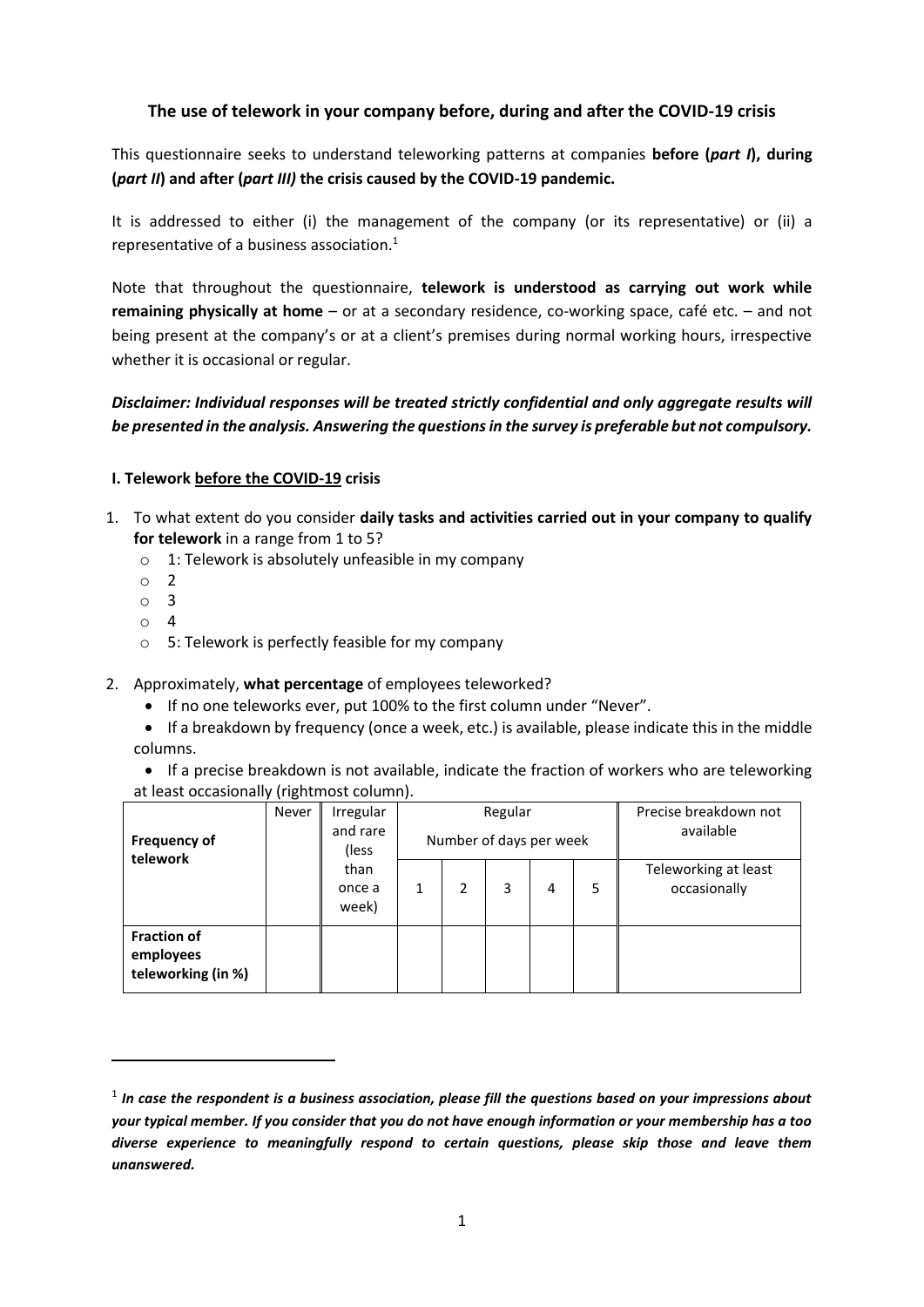## **II. Telework during the COVID-19 crisis**

3. a) Approximately, **what percentage** of employees was teleworking, and at **what frequency** during the Spring 2020 lockdown period? Please indicate as above.

| <b>Frequency of</b><br>telework                       | <b>Never</b> | Irregular<br>and rare<br>(less) | Regular<br>Number of days per week |   |   |   |   | Precise breakdown not<br>available   |  |
|-------------------------------------------------------|--------------|---------------------------------|------------------------------------|---|---|---|---|--------------------------------------|--|
|                                                       |              | than<br>once a<br>week)         |                                    | 2 | 3 | 4 | 5 | Teleworking at least<br>occasionally |  |
| <b>Fraction of</b><br>employees<br>teleworking (in %) |              |                                 |                                    |   |   |   |   |                                      |  |

b) How is the **situation in the current period**, which in most countries can be referred to either as the second wave or the continuation of the first wave?

 Note: In case you believe the situation for your company during this second wave /lockdown is exactly alike to Spring 2020 one, leave this question blank.

| <b>Frequency of</b><br>telework                       | <b>Never</b> | Irregular<br>and rare<br>(less) |   | Number of days per week | Regular |   | Precise breakdown not<br>available |                                      |
|-------------------------------------------------------|--------------|---------------------------------|---|-------------------------|---------|---|------------------------------------|--------------------------------------|
|                                                       |              | than<br>once a<br>week)         | 1 | 2                       | 3       | 4 | 5                                  | Teleworking at least<br>occasionally |
| <b>Fraction of</b><br>employees<br>teleworking (in %) |              |                                 |   |                         |         |   |                                    |                                      |

- *4.* How would you assess your **company's experience** with telework during the COVID-19 crisis from the point of view of the **overall performance of the company**? (*Please select "Don't know" in case you don't have the necessary information to answer the question)*
	- Very negative
	- Somewhat negative
	- Neither good nor bad
	- Somewhat positive
	- Very positive
	- Don't know
- 5. What **measures has your company put in place** to help the company and its employees to adapt to more telework, with a view to maintain high productivity and well-being? (*several options are possible*)
	- Regular online meetings
	- Supporting purchases of IT or office equipment
	- Refurbishing offices to allow for larger spaces between workers
	- Provide training to managers and workers for working with teams remotely
	- $\bullet$  Other(s):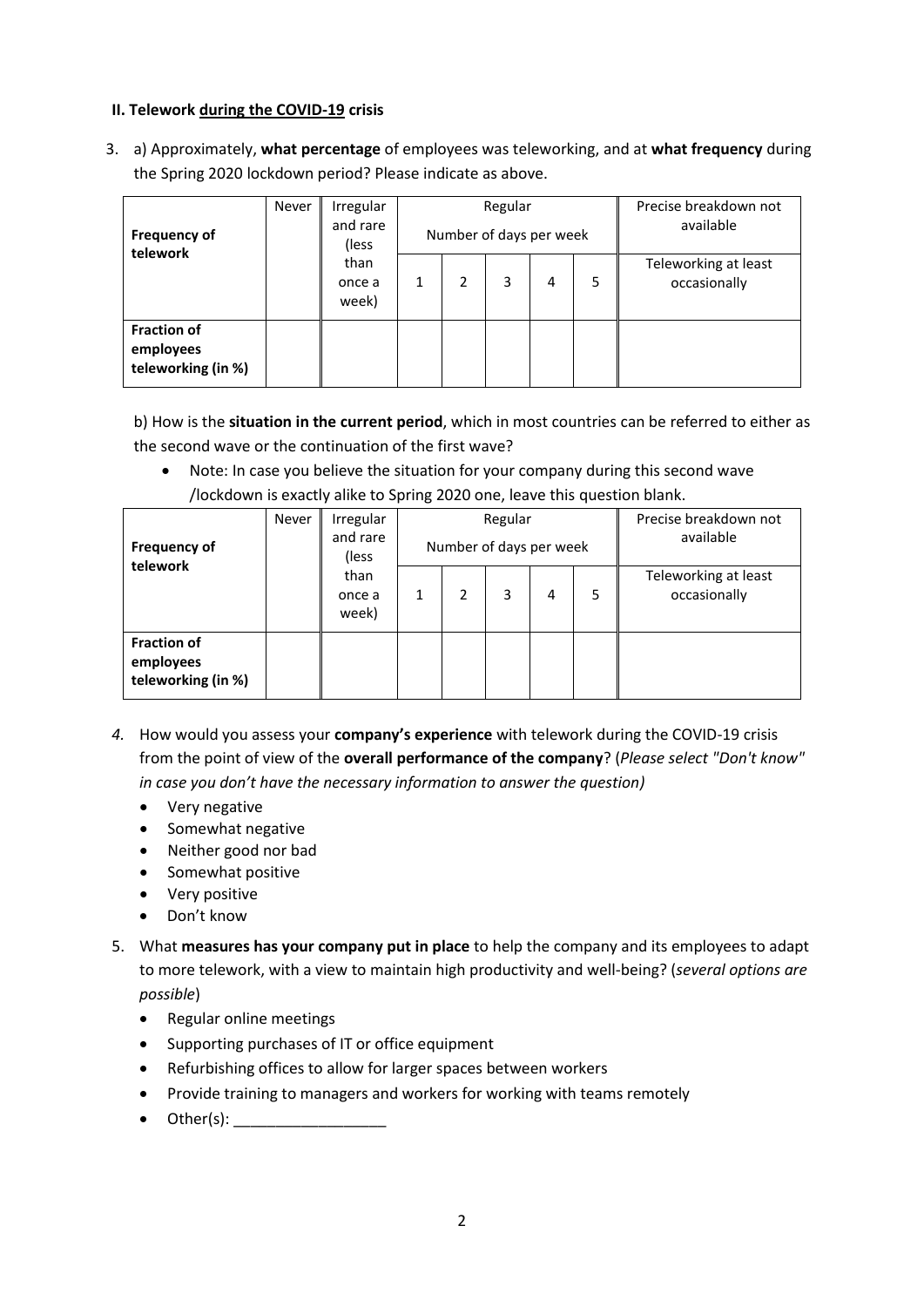## **III. Your expectations about telework in the post-COVID-19 period**

- 6. How do you expect **the employees in your company will wish to change** their teleworking habits after the COVID-19 crisis? (*Please select "Don't know" in case you don't have the necessary information to answer the question*)
	- Many more employees will wish to telework compared to the pre-COVID period
	- Few more employees will wish to telework
	- No significant change
	- Fewer employees will wish to telework than before
	- Don't know
- 7. What should be the ideal distribution of telework from the perspective of **the overall performance of the company**?

| <b>Frequency of telework</b>                       | Never | Irregular and<br>rare (less<br>than once a | Regular<br>Number of days per week |  |  |   |  |  |
|----------------------------------------------------|-------|--------------------------------------------|------------------------------------|--|--|---|--|--|
|                                                    |       | week)                                      |                                    |  |  | 4 |  |  |
| <b>Fraction of employees</b><br>teleworking (in %) |       |                                            |                                    |  |  |   |  |  |

- 8. In your view, which, if any, of the following factors are **preventing wider use of telework** after the crisis at your company? (*1: not important at all; 5: very important – choose the appropriate number*)
	- $\bullet$  Legal barriers (1 2 3 4 5)
	- Lack of appropriate health and safety regulations (1 2 3 4 5)
	- The jobs at our company require physical presence (1 2 3 4 5)
	- Management is not familiar with and does not facilitate telework (1 2 3 4 5)
	- Monitoring of workers is more difficult while teleworking  $(1 \t2 \t3 \t4 \t5)$
	- No access to appropriate ICT infrastructure (1 2 3 4 5)
	- No appropriate working environment at home  $(1 \t2 \t3 \t4 \t5)$
	- Concerns about firm performance due to lack of face-to-face communication (1 2 3 4 5)
	- $\bullet$  Other(s):
- 9. What types of **organisational changes and HR management practices** do you plan to introduce to better accommodate teleworking? (*several options are possible*)
	- None
	- Require that on certain days of the week everyone should be present, to exploit the benefits from face-to-face interactions within and across teams (*synchronisation* of schedules)
	- Reorganise *office spaces* to make them more suited to facilitate the exchange of ideas
	- Increase the *monitoring* of workers using digital technologies
	- Hire from a broader, *geographically more widespread* pool of workers
	- *Retrain workers* to be able to use *ICT tools*
	- *Retrain workers* to be able *to work more independently*
	- *Retrain managers* to acquire certain soft skills to better manage remote workers
	- The provision of *adequate ICT equipment* and platforms for remote work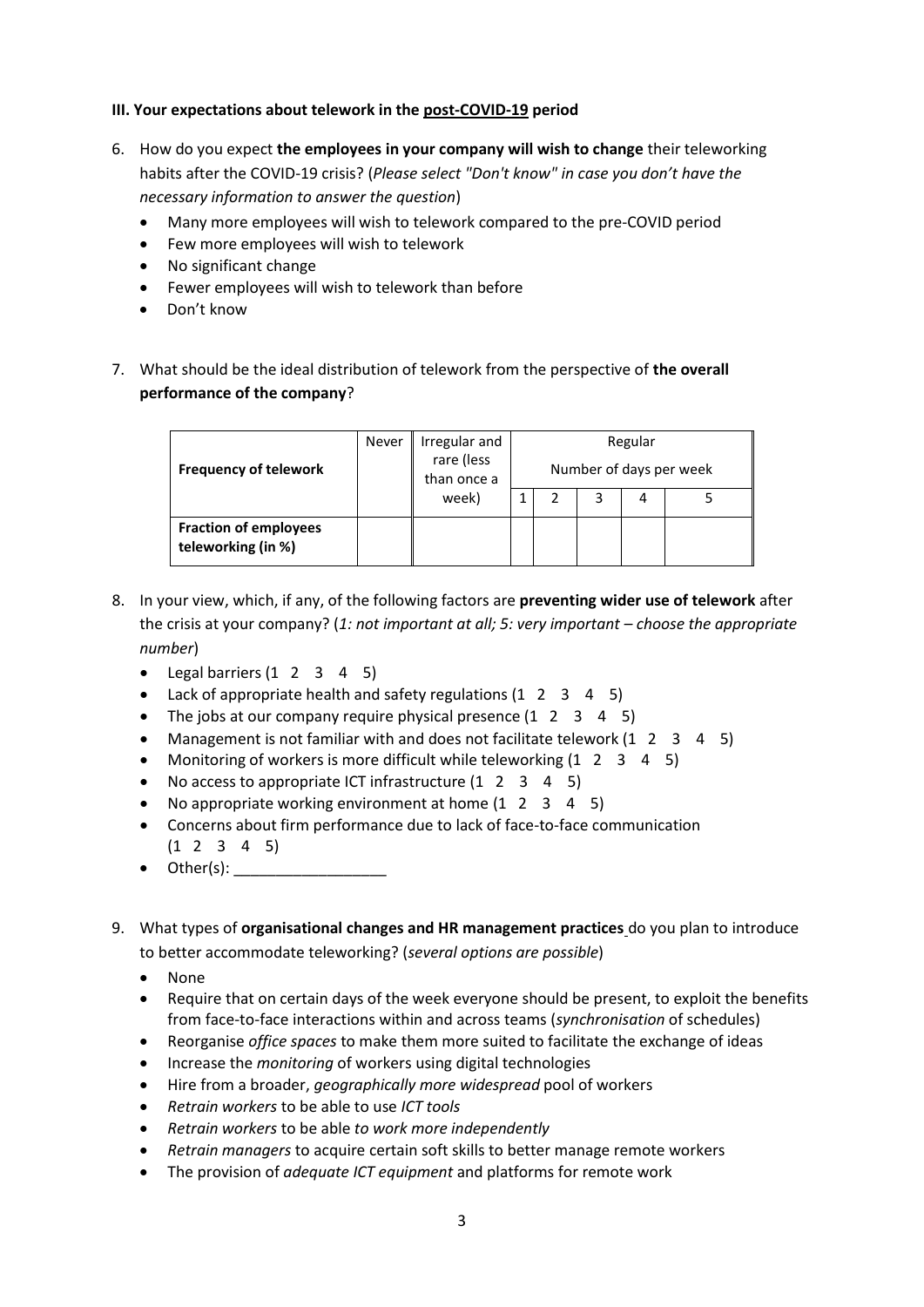- *Additional investment in ICT infrastructure* at the company site
- The switch from an hours-based contract to a delivery based contract
- $\bullet$  Other(s):
- 10. In your view, how important are the following **potential benefits for your company's performance** from telework? (*1: not important at all; 5: very important – choose the appropriate number*)
	- Workers productivity increases, for instance by committing fewer errors and producing more creative work due to better concentration at a more quiet environment  $(1 \quad 2 \quad 3 \quad 4 \quad 5)$
	- Workers will work more hours because they save on commuting time  $(1 \t2 \t3 \t4 \t5)$
	- Lower turnover of workers (1 2 3 4 5)
	- $\bullet$  It will be easier to recruit new workers from a broader talent pool (1 2 3 4 5)
	- $\bullet$  It becomes possible to employ workers living further away (1 2 3 4 5)
	- Lower costs for office space (1 2 3 4 5)
	- Other(s): \_\_\_\_\_\_\_\_\_\_\_\_\_\_\_\_\_\_\_
- 11. In your view, what are the most important **potential downsides for your company's performance** from telework? (*1: not important at all; 5: very important downside – choose the*

*appropriate number*)

- Employees might work fewer hours (1 2 3 4 5)
- Employees learn less on-the-job  $(1 \t2 \t3 \t4 \t5)$
- $\bullet$  It is more difficult to train employees  $(1 \quad 2 \quad 3 \quad 4 \quad 5)$
- Employees identify less with the firm, leading to lower motivation (1 2 3 4 5)
- Working as a team is more difficult  $(1 \t2 \t3 \t4 \t5)$
- Less creative and innovative work environment (1 2 3 4 5)
- The risk of cyber-attacks increases (1 2 3 4 5)
- $\bullet$  Other(s):
- 12. Do you have any other relevant points to share regarding your experience with and expectations about teleworking in your company that our questions do not cover?

\_\_\_\_\_\_\_\_\_\_\_\_\_\_\_\_\_\_\_\_\_\_\_\_\_\_\_\_\_\_\_\_\_\_\_\_\_\_\_\_\_\_\_\_\_\_\_\_\_\_\_\_\_\_\_\_\_\_\_\_\_\_\_\_\_\_\_\_\_\_\_\_\_\_\_\_\_ \_\_\_\_\_\_\_\_\_\_\_\_\_\_\_\_\_\_\_\_\_\_\_\_\_\_\_\_\_\_\_\_\_\_\_\_\_\_\_\_\_\_\_\_\_\_\_\_\_\_\_\_\_\_\_\_\_\_\_\_\_\_\_\_\_\_\_\_\_\_\_\_\_\_\_\_\_

#### **IV. Background questions**

\_\_\_\_\_\_\_\_\_\_\_\_\_\_\_\_

- 13. Which answer below best describes **your position**?
	- o I represent a company as I am the
		- **-** Owner
		- **-** Executive Manager
		- **-** Owner and Executive Manager
		- **-** Mid-level or line Manager
		- **-** Other: \_\_\_\_\_\_\_\_\_\_\_\_\_\_\_\_\_\_\_
	- o I represent a business association

14. Please state the **country** in which your company's (or association's) headquarter is located: